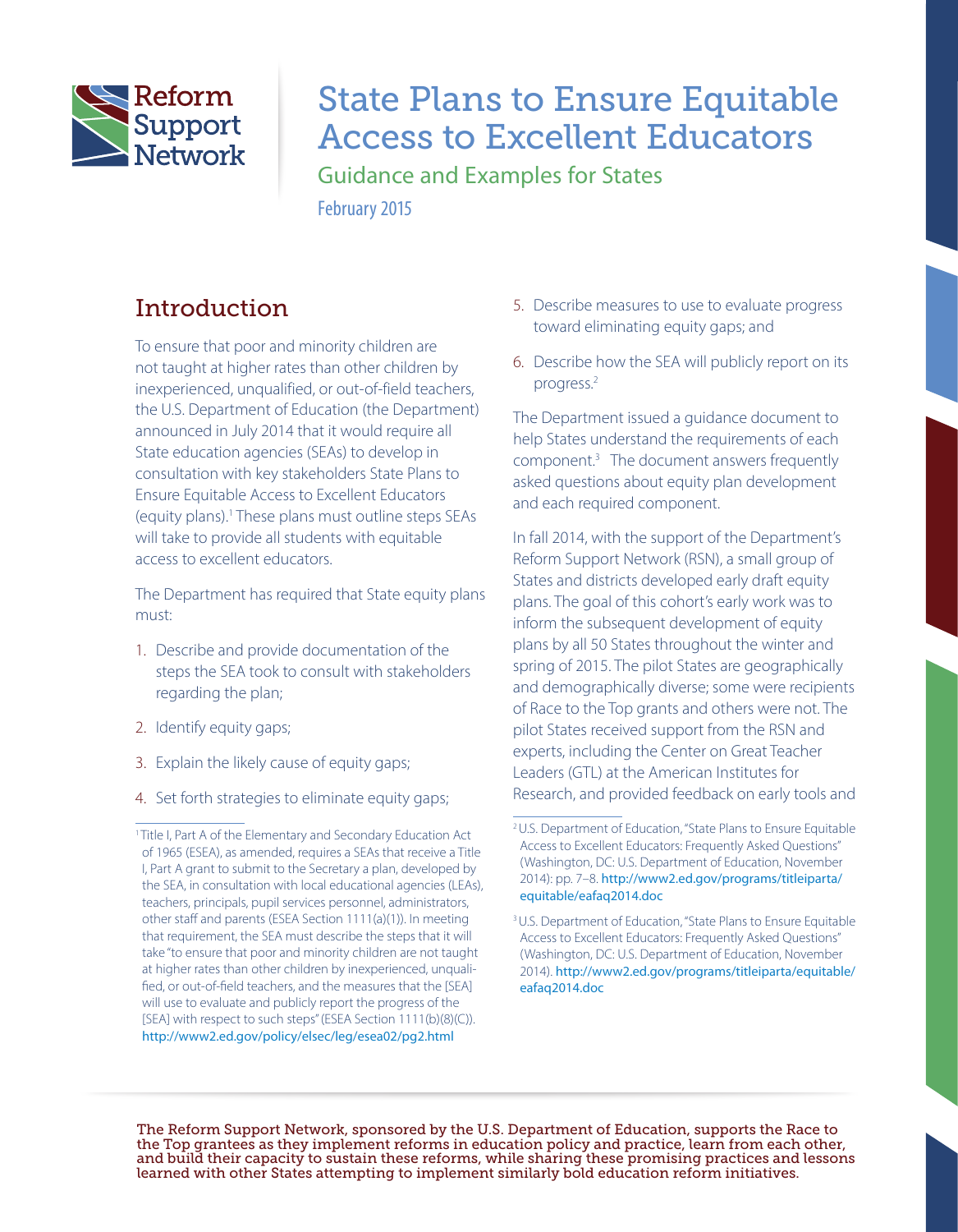resources, which will be made available to all States through the Department's **Equitable Access Support** [Network](https://easn.grads360.org/#program) (EASN) this spring.<sup>4</sup>

This document uses draft equity plans developed by three of the pilot States to demonstrate several approaches to the development of State equity plans. It summarizes how the SEAs addressed each component of the plan and their insights into plan development. The paper concludes with lessons learned throughout the early cohort's work and recommendations that States might follow to develop their own equity plans. These recommendations are based on the experiences of the pilot States.

Please note that these excerpts are from *draft* plans that pilot States will continue to revise until the final plans are due in June 2015.

## Component #1: Consultation and Input<sup>5</sup>

#### Plan Requirements

Describe and provide documentation of the steps the SEA took to consult with LEAs, teachers, principals, pupil services personnel, administrators, other staff and parents regarding the State plan.<sup>5</sup>

## State Example: Missouri

The Missouri Department of Elementary and Secondary Education (DESE) hosts standing meetings with representatives of 10 education associations from across the State to share updates and solicit feedback on major areas of work. Prior to submitting their draft equity plan to the Department, staff from DESE met twice with these groups to solicit their feedback. The objective of the first meeting was to introduce these stakeholders to the equity plan process and timeline, and to provide them with an initial analysis of educator equity data to help inform future discussions about potential root causes and strategies. The second

meeting was facilitated by the RSN and **[GTL](http://www.gtlcenter.org/learning-hub/equitable-access-toolkit/moving-toward-equity)**.<sup>6</sup> During the second meeting, stakeholders provided feedback on the data, identified root causes of equity gaps and identified additional stakeholders and ways to engage them.

In addition to engaging education associations, DESE staff presented a summary of the equity plan to the State Board of Education. Their presentation compared their current draft with the 2006 State equity plan, introduced the initial analysis of data, the root causes of equity gaps and possible strategies to address them. DESE also convened its 11 area supervisors to identify additional possible root causes and strategies to address equity gaps in their regions. DESE plans to include their findings in the final equity plan.

Before DESE submits its final equity plan, staff plan to conduct focus groups with practitioners in different regions of the State. Area supervisors will participate, and DESE staff will report on the feedback they receive to key stakeholders (for example, education associations, the State Board of Education) and refine the equity plan as needed.

## Insights from Missouri

Stakeholder engagement was at the center of Missouri's equity planning process from the start. "If anyone has their fingerprints on the process, we want their perspective," said Paul Katnik of DESE. State leaders regularly meet with a cross-section of key stakeholders to discuss the department's plans and priorities. The group includes local and State union representatives as well as representatives from the State Board of Education and other local groups, such as parent-teacher associations, school administrator associations and leaders from DESE. Katnik taps into these recurring meetings to introduce stakeholders to the equity planning process, but he also does a significant amount of personal outreach to stakeholders to communicate the importance of their feedback to the process.

For DESE leaders, strong relationships with the various stakeholder groups have made the stakeholder engagement process easier. "We genuinely work with

<sup>4</sup>[http://www.gtlcenter.org/learning-hub/equitable-access-tool](http://www.gtlcenter.org/learning-hub/equitable-access-toolkit/moving-toward-equity)[kit/moving-toward-equity](http://www.gtlcenter.org/learning-hub/equitable-access-toolkit/moving-toward-equity)

<sup>5</sup>U.S. Department of Education, "State Plans to Ensure Equitable Access to Excellent Educators: Frequently Asked Questions" (Washington, DC: U.S. Department of Education, November 2014): p. 7. [http://www2.ed.gov/programs/titleiparta/equitable/ea](http://www2.ed.gov/programs/titleiparta/equitable/eafaq2014.doc)[faq2014.doc](http://www2.ed.gov/programs/titleiparta/equitable/eafaq2014.doc)

<sup>6</sup>[http://www.gtlcenter.org/learning-hub/equitable-access-tool](http://www.gtlcenter.org/learning-hub/equitable-access-toolkit/moving-toward-equity)[kit/moving-toward-equity](http://www.gtlcenter.org/learning-hub/equitable-access-toolkit/moving-toward-equity)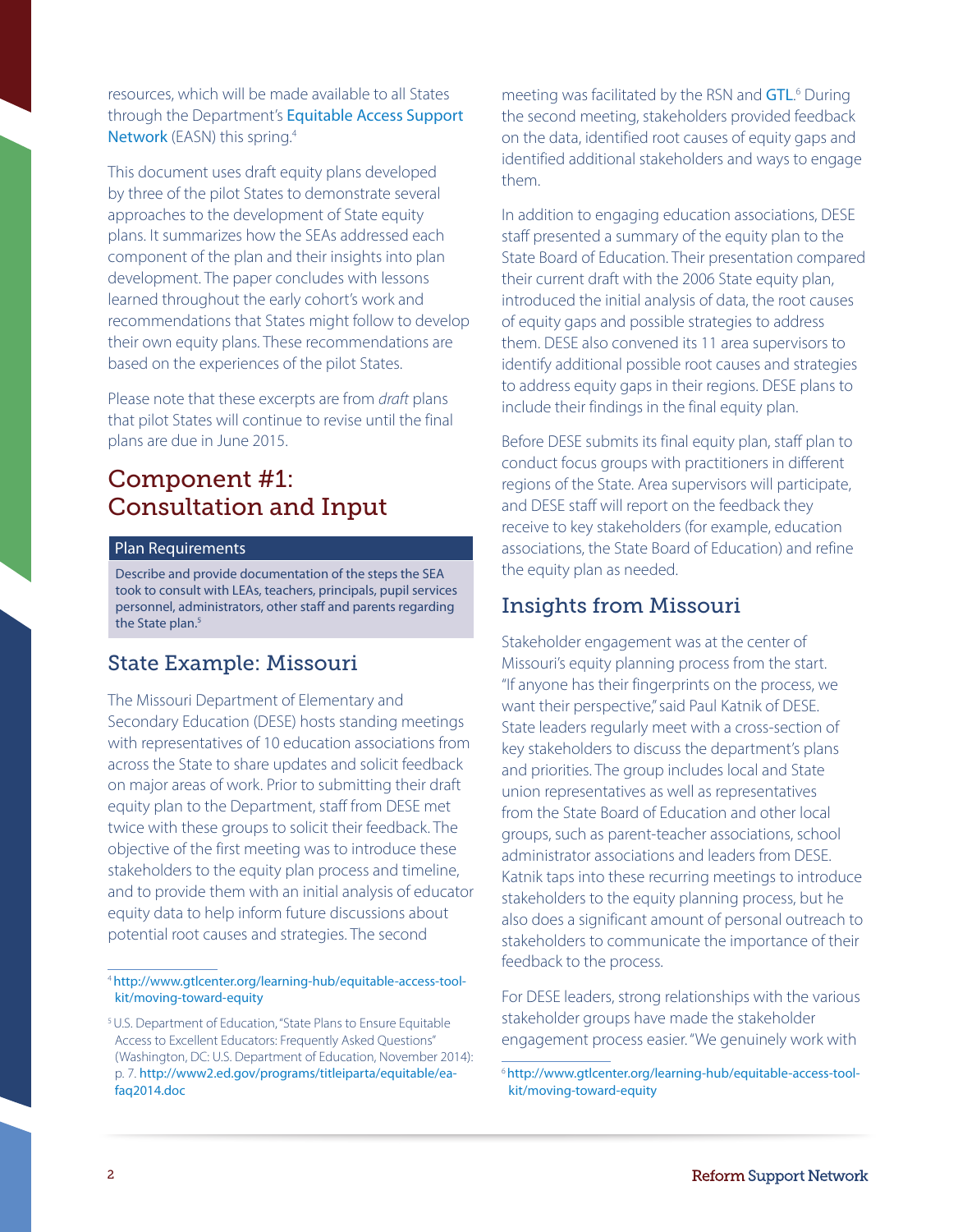some very great people and we very much value what they think and what their opinions are. When they make suggestions, we follow up and, to the extent we can, we incorporate their ideas," Katnik said. As a result of the stakeholder engagement process, DESE has gained valuable insight into the need to incorporate teacher voices and explore working conditions as a possible root cause of equity gaps. To do so, DESE staff will engage with teachers in areas where there are significant disparities in access to excellent teachers. "There are actual human beings who live the inequity we're describing," Katnik said. "It's important for us to get out and understand what it looks like in their dayto-day world."

## Component #2: **Identification of Equity Gaps**

#### Plan Requirements

Identify equity gaps.

- Define key terms:
	- Inexperienced teacher;
	- Unqualified teacher;
	- Out-of-field teacher;
	- Poor student;
	- Minority student; and
	- Any other key terms used by the SEA, such as "effective" or "highly effective."
- • Using the most recent available data for all public elementary and secondary schools in the State (i.e., both Title I and non-Title I schools), calculate equity gaps between the rates at which:
	- poor children are taught by "inexperienced," "unqualified," or "out-of-field" teachers compared to the rates at which other children are taught by these teachers; and
	- minority children are taught by "inexperienced," "unqualified," or "out-of-field" teachers compared to the rates at which other children are taught by these teachers.
- • Describe how the SEA identified the equity gaps, including the source(s) of the data used for the comparison.7

## State Examples:

To demonstrate that States can define terms and examine equity gaps in different ways, this paper provides two State examples for this component: New York and Tennessee.

### New York

The Elementary and Secondary Education Act (ESEA) requires that States define three groups of teachers ("inexperienced," "unqualified," and "out-of-field") and analyze whether certain students are more exposed than others to these teachers. The New York State Education Department (NYSED) began this section of its plan by defining those terms in the following ways:

- • "Inexperienced" teachers are in their first year of practice.
- • "Out-of-field" and "unqualified" teachers are not "highly qualified."
- A teacher who is "highly qualified" meets at least one of the following criteria:
	- He or she is fully certified and licensed by NYSED.
	- He or she holds at least a bachelor's degree from a four-year institution.
	- He or she demonstrates competence in the core academic subject areas he or she teaches.

After developing these definitions, NYSED compared student access to teachers in their first year of teaching and found that more first-year teachers are placed in higher-poverty schools than lower-poverty schools. NYSED determined that this inequity is more pronounced than the national average. It found the following gaps in student placement with first-year teachers, by school poverty and minority status:

• In 2011–2012, students in the quartile of schools with the highest percentage of students in poverty were 2.8 times more likely to be placed with first-year teachers than students in the quartile of schools with the lowest percentage of students in poverty.

<sup>7</sup> U.S. Department of Education, "State Plans to Ensure Equitable Access to Excellent Educators: Frequently Asked Questions" (Washington, DC: U.S. Department of Education, November 2014): p. 7. [http://www2.ed.gov/programs/titleiparta/equitable/ea](http://www2.ed.gov/programs/titleiparta/equitable/eafaq2014.doc)[faq2014.doc](http://www2.ed.gov/programs/titleiparta/equitable/eafaq2014.doc)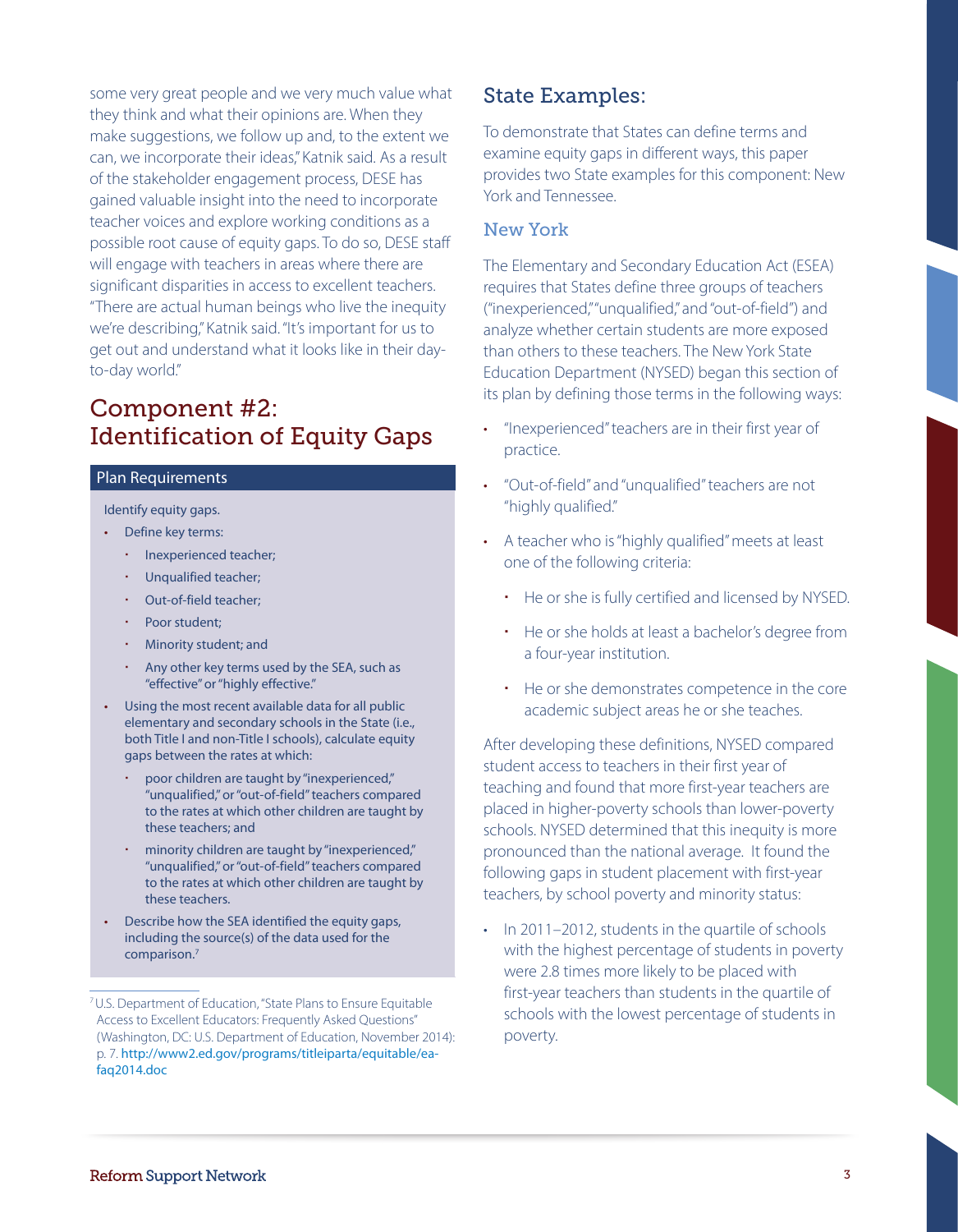• Students in the quartile of schools with the highest percentage of minority students were 3.8 times more likely to be placed with first-year teachers than students in the quartile of schools with the lowest percentage of minority students.

New York compared student access to teachers who are not highly qualified in the highest- and lowestpoverty schools, as well as the highest- and lowestminority schools, and found that the gaps were more pronounced than the national average. NYSED found the following gaps in student placement with teachers who are not highly qualified, by school poverty and minority status:

- In 2011–2012, students in the quartile of schools with the highest percentage of students in poverty were 10.6 times more likely to be placed with teachers who are not highly qualified than students in the quartile of schools with the lowest percentage of students in poverty.
- Students in the quartile of schools with the highest percentage of minority students were 13.8 times more likely to be placed with teachers who are

not highly qualified than students in the quartile of schools with the lowest percentage of minority students.

The following graphs summarize the percent of first-year teachers and teachers who are not highly qualified in the highest and lowest minority quartiles and highest and lowest poverty quartiles.

In the highest-poverty schools, 5.1 percent of teachers are first-year teachers, whereas only 1.8 percent of teachers in the lowest-poverty schools are first-year teachers. An even larger gap exists between the highest-minority (6.1 percent) and lowest-minority (1.6 percent) schools. The data on teachers who are not highly qualified reveals even greater gaps. In the highest-poverty schools, 5.3 percent of classes are taught by teachers who are not highly qualified, versus only half a percent of classes in the lowest-poverty schools. Almost 7 percent of classes in the highestminority schools are taught by teachers who are not highly qualified, while only half a percent of classes in the lowest-minority schools are taught by teachers who are not highly qualified.

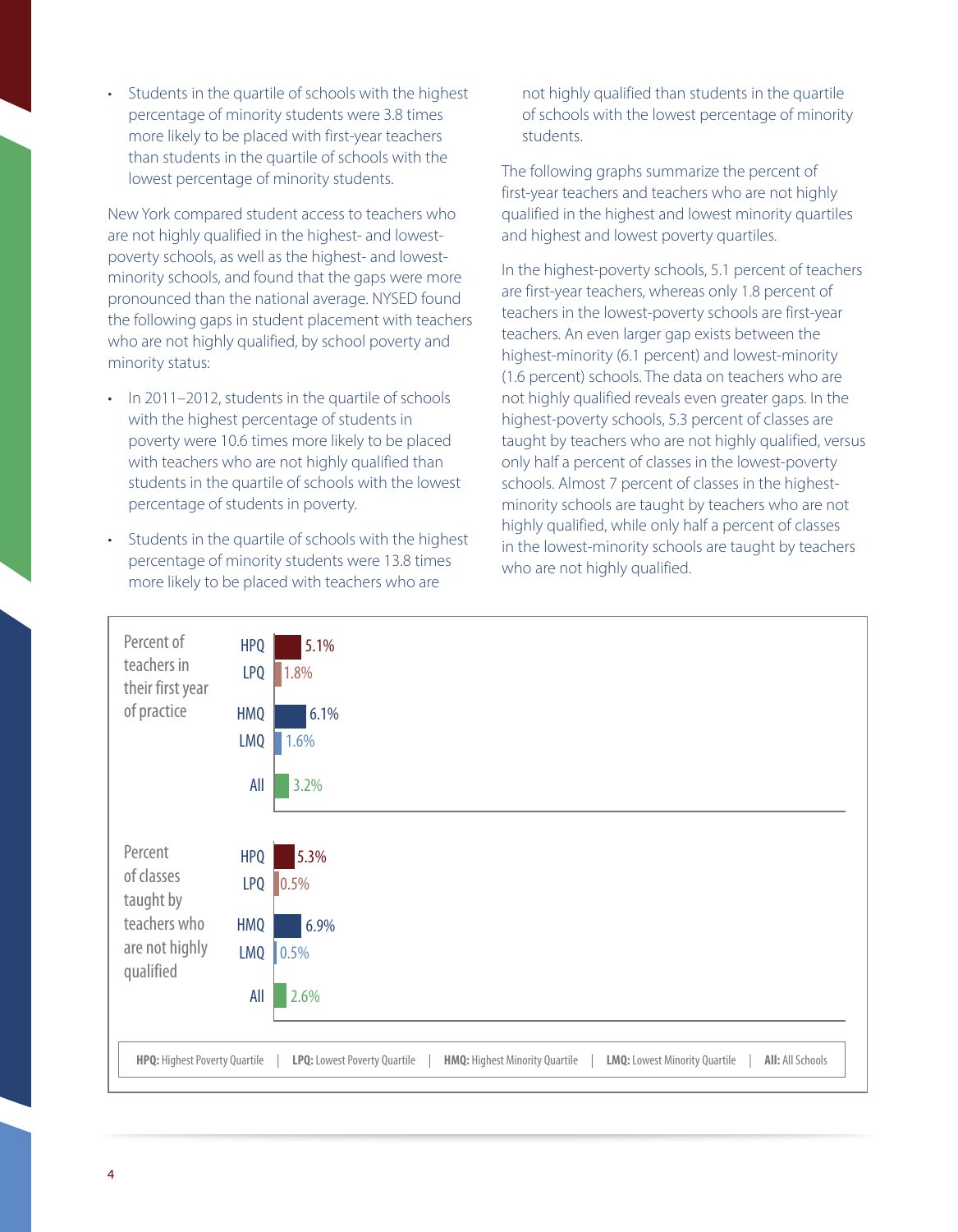### Insights from New York

NYSED began its data analysis with metrics that are historically associated with equitable access, including highly qualified status and years of experience. It later added teacher effectiveness, retention and turnover. It derived definitions for these metrics from its Race to the Top application and the NYSED Public Data Access [Site](http://data.nysed.gov/).<sup>8</sup> NYSED shared these definitions, along with business rules for and the results of the data analysis, with New York's Technical Advisory Committee. Committee members provided feedback on the definitions and metrics, and NYSED incorporated this feedback into the draft equity plan. NYSED cut a variety of metrics in multiple ways to test various combinations and relationships. It reached out to other States to learn how they were approaching their equity analysis and to get feedback on its metrics. NYSED also shared initial metrics with experts in the field who offered their perspective. It again presented the data and metrics to New York's Technical Advisory Committee to solicit additional feedback before finalizing the analysis.

NYSED relied heavily on business rules and definitions that had already been developed for the purpose of NYSED's Public Data Access initiative. To refine these rules and definitions, it sought the input of various partners, experts and stakeholders. "We revised and refined our metrics and analyses multiple times," said one NYSED official. "This enabled us to present a robust and accurate illustration of equity in New York's draft plan."

New York encourages other States to identify the data that they believe to be "the most rigorous and meaningful to illustrate and continuously monitor equity in the State." It also recommends collaborating with peer States, experts and stakeholders throughout the process to get their insight. Finally, the State found

<sup>8</sup><http://data.nysed.gov/>

it helpful to focus on data that would inform the root-cause analysis and development of strategies to address inequitable access.

#### Tennessee

In addition to defining and analyzing student access to the specific groups of teachers required by ESEA (inexperienced, unqualified, out-of-field), States may choose to analyze student access to other types of teachers, such as those who are highly effective. Tennessee took this approach.

Tennessee began its data analysis by identifying the metric it would use to define effective teaching. It used its teacher evaluation system's value-added measure (VAM), which estimates a teacher's impact on students' academic progress. The system uses VAM to categorize teachers on a scale of 1–5, with 5 being the highest rating. Tennessee defined "highly effective" teachers as those who earned a 4 or 5 on VAM, as these teachers tend to have a greater impact on growth than expected.

Tennessee first evaluated the number of highly effective teachers in its schools by subject area and district. After identifying where highly qualified teachers are located by district and subject area, Tennessee then sought to determine whether certain subgroups of students have less access to highly effective teachers. First, Tennessee defined subgroups for poor and minority students, which included lowincome students (eligible for free and reduced price lunch), minority students (black, Hispanic and Native American, as defined by the State's accountability system), and based on student performance, defining low-performing (student performance level of "below basic") and high-performing (student performance level of "advanced"). Tennessee then examined statewide equity gaps between these subgroups and comparison groups (see Tables 1 and 2).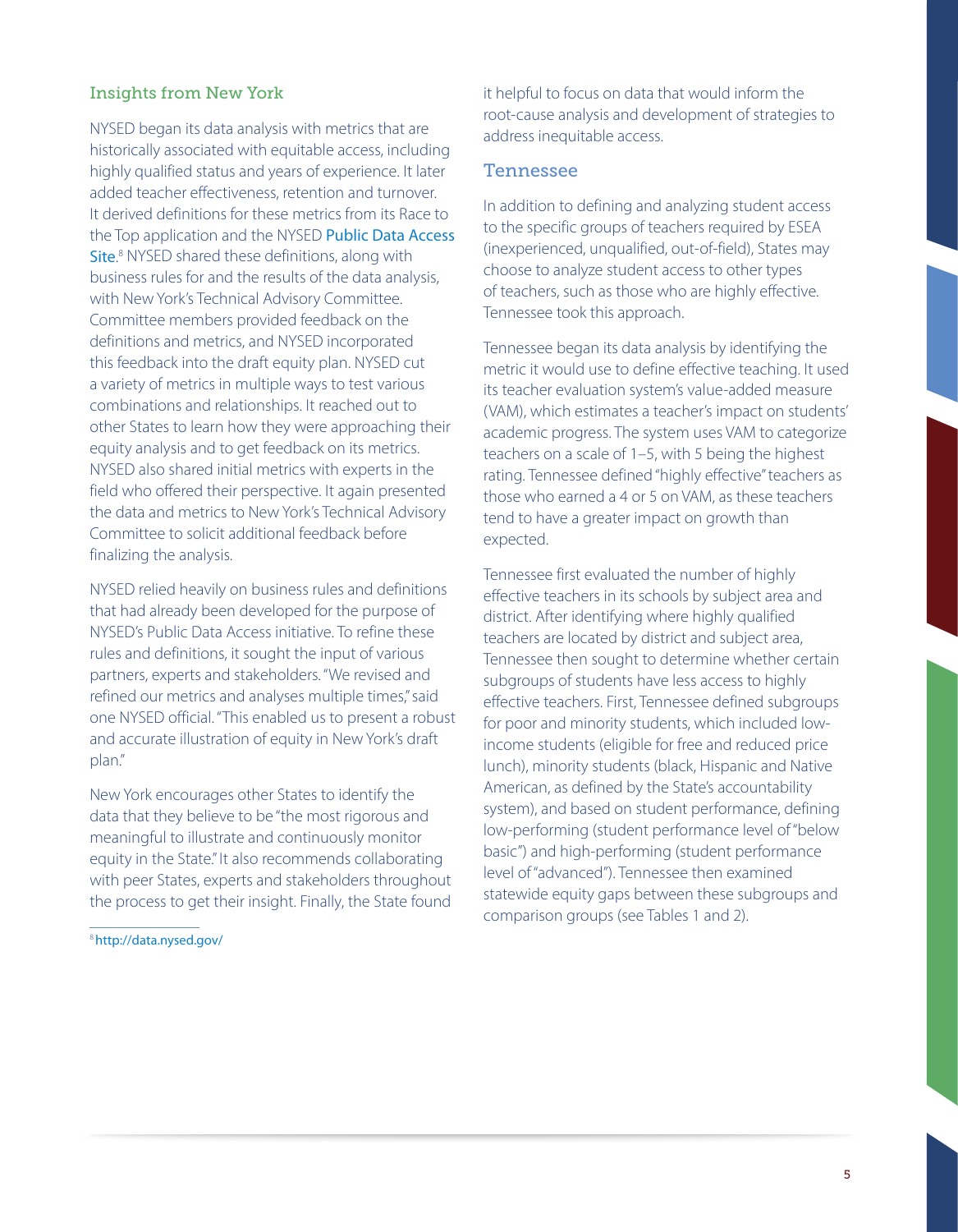| <b>Table 1: Mathematics Equity Gaps</b> |                         |                                                                                      |                                                                              |                        |                                                                                      |                                                                              |                       |  |  |  |  |  |
|-----------------------------------------|-------------------------|--------------------------------------------------------------------------------------|------------------------------------------------------------------------------|------------------------|--------------------------------------------------------------------------------------|------------------------------------------------------------------------------|-----------------------|--|--|--|--|--|
| Comparison<br>group                     | Subgroup                | 2014                                                                                 |                                                                              |                        | 2015                                                                                 |                                                                              |                       |  |  |  |  |  |
|                                         |                         | Percent of<br>comparison<br>group with<br>access to a<br>highly effective<br>teacher | Percent of<br>subgroup<br>with access<br>to a highly<br>effective<br>teacher | Size of<br>equity gap. | Percent of<br>comparison<br>group with<br>access to a<br>highly effective<br>teacher | Percent of<br>subgroup<br>with access<br>to a highly<br>effective<br>teacher | Size of<br>equity gap |  |  |  |  |  |
| Not low-<br>income                      | l ow-income             | 60.8%                                                                                | 57.3%                                                                        | 3.5%                   | 73.2%                                                                                | 69.3%                                                                        | 3.9%                  |  |  |  |  |  |
| Not minority                            | Minority                | 59.4%                                                                                | 57.5%                                                                        | 1.9%                   | 72%                                                                                  | 68.5%                                                                        | 3.5%                  |  |  |  |  |  |
| <b>Below basic</b>                      | Advanced                | 59.8%                                                                                | 53.3%                                                                        | 6.5%                   | 74.5%                                                                                | 67.9%                                                                        | 6.6%                  |  |  |  |  |  |
| Advanced, not<br>low-income             | Advanced.<br>low-income | 61.1%                                                                                | 57.2%                                                                        | 3.9%                   | 76.4%                                                                                | 70.6%                                                                        | 5.8%                  |  |  |  |  |  |

| Table 2: Reading/Language Arts Equity Gaps |                         |                                                                                      |                                                                              |                       |                                                                                      |                                                                              |                       |  |  |  |  |  |
|--------------------------------------------|-------------------------|--------------------------------------------------------------------------------------|------------------------------------------------------------------------------|-----------------------|--------------------------------------------------------------------------------------|------------------------------------------------------------------------------|-----------------------|--|--|--|--|--|
| Comparison<br>group                        | Subgroup                | 2014                                                                                 |                                                                              |                       | 2015                                                                                 |                                                                              |                       |  |  |  |  |  |
|                                            |                         | Percent of<br>comparison<br>group with<br>access to a<br>highly effective<br>teacher | Percent of<br>subgroup<br>with access<br>to a highly<br>effective<br>teacher | Size of<br>equity gap | Percent of<br>comparison<br>group with<br>access to a<br>highly effective<br>teacher | Percent of<br>subgroup<br>with access<br>to a highly<br>effective<br>teacher | Size of<br>equity gap |  |  |  |  |  |
| Not low-<br>income                         | Low-income              | 30.3%                                                                                | 24%                                                                          | 6.3%                  | 47%                                                                                  | 41.6%                                                                        | 5.4%                  |  |  |  |  |  |
| Not minority                               | Minority                | 28.5%                                                                                | 23.0%                                                                        | 5.5%                  | 43.9%                                                                                | 44.3%                                                                        | $-0.4%$               |  |  |  |  |  |
| <b>Below basic</b>                         | Advanced                | 22.6%                                                                                | 21.1%                                                                        | 1.5%                  | 50.6%                                                                                | 41.8%                                                                        | 8.8%                  |  |  |  |  |  |
| Advanced, not<br>low-income                | Advanced,<br>low-income | 24.2%                                                                                | 18.4%                                                                        | 5.8%                  | 52.7%                                                                                | 44.8%                                                                        | 7.9%                  |  |  |  |  |  |

After conducting a statewide analysis of equity gaps, Tennessee examined the equity gap district by district. It found that more than half of its districts had equity gaps between low-performing and high-performing students that were greater than zero (see Figure 1). Tennessee also analyzed whether these gaps were a

result of between-school gaps or within-school gaps. Between-school equity gaps and within-school equity gaps require a different set of solutions, which is why Tennessee chose to analyze both. Analysts found that there were significant equity gaps both between and within schools.

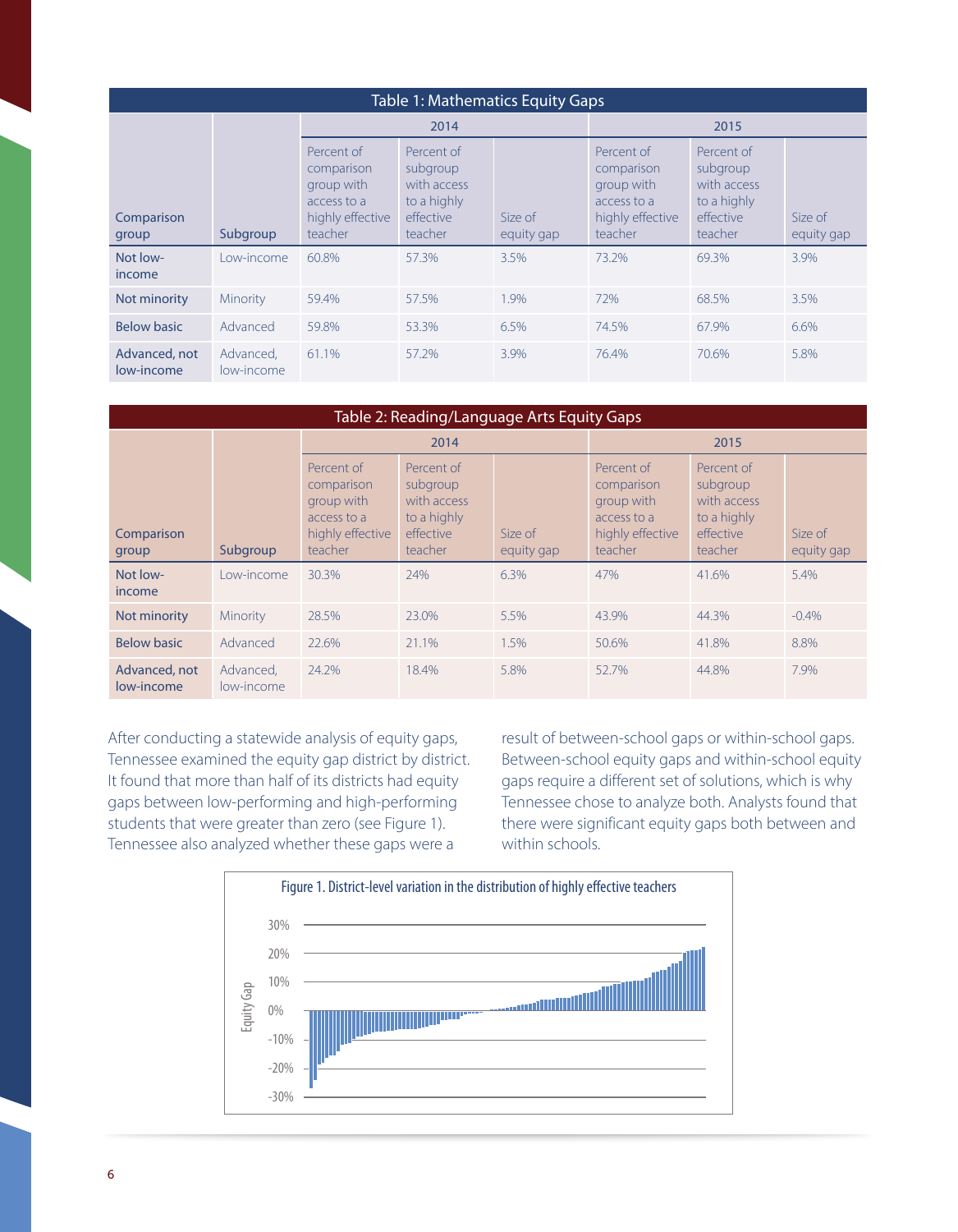

Finally, Tennessee examined equity gaps between low-income students and other students and, controlling for achievement, found that the majority of gaps between low-income students and their higher-income peers are explained by between-school differences (see Figure 2).

### Insights from Tennessee

For the past decade, equity has been a priority of the commissioners and State leaders in Tennessee and has become a key reform strategy for the State. As a demonstration of its commitment to equity, it has tasked four data analysts from the SEA to analyze the State's equitable access data to show where inequitable access exists. Careful study of the State's educator equity data was integral to its 2006 equity plan and a version updated in 2010.

Tennessee hopes to extend its efforts to increase access to effective teachers for poor and minority students and for students defined as performing below basic levels, regardless of race or free or reduced lunch status. This is because there is very little differentiation in the numbers of poor and minority students across schools or classrooms. These schools require the State to differentiate by performance level and not race and income level. "We know that our schools tend to be homogenous in terms of racial and economic makeup, so if we focused solely on minority or low-income students rather than on low-achieving students of any race or income level, we would limit our ability to detect inequities between students within a single school," the Tennessee official said.

Tennessee's evaluation system has produced several years of teacher effectiveness data. In addition, the State has made a concerted investment over a number of years to collect and analyze data, primarily from LEAs, which yielded information that the State believes will help it do a better job of closing gaps. Analysts were also able to help the SEA identify data it wants but currently lacks, and have begun to create systems to gather this data in the future. For example, the State has not historically collected data on teacher attrition. It has now begun to track when a teacher moves between schools or districts, or is no longer teaching in Tennessee. Knowing the movement patterns of effective teachers will inform future analysis of equity gaps.

The team chose to use VAM to define teacher effectiveness because it is objective, consistent and directly related to student outcomes. "Previously, we conducted an analysis of some of the national research around the impact that access to a highly effective teacher has on student achievement," said one Tennessee official. "Our State-level analysis found a similar effect and that became the basis for our focus and resulting data metrics on access to highly effective educators." Tennessee is considering whether to conduct a separate analysis on equitable access to high school teachers, whose effectiveness is not measured using VAM. If the State conducts the analysis, it will be included in the final version of their equity plan.

Tennessee plans to disaggregate equity data by region to identify where equity gaps are greatest. It will conduct a similar analysis at more local levels, an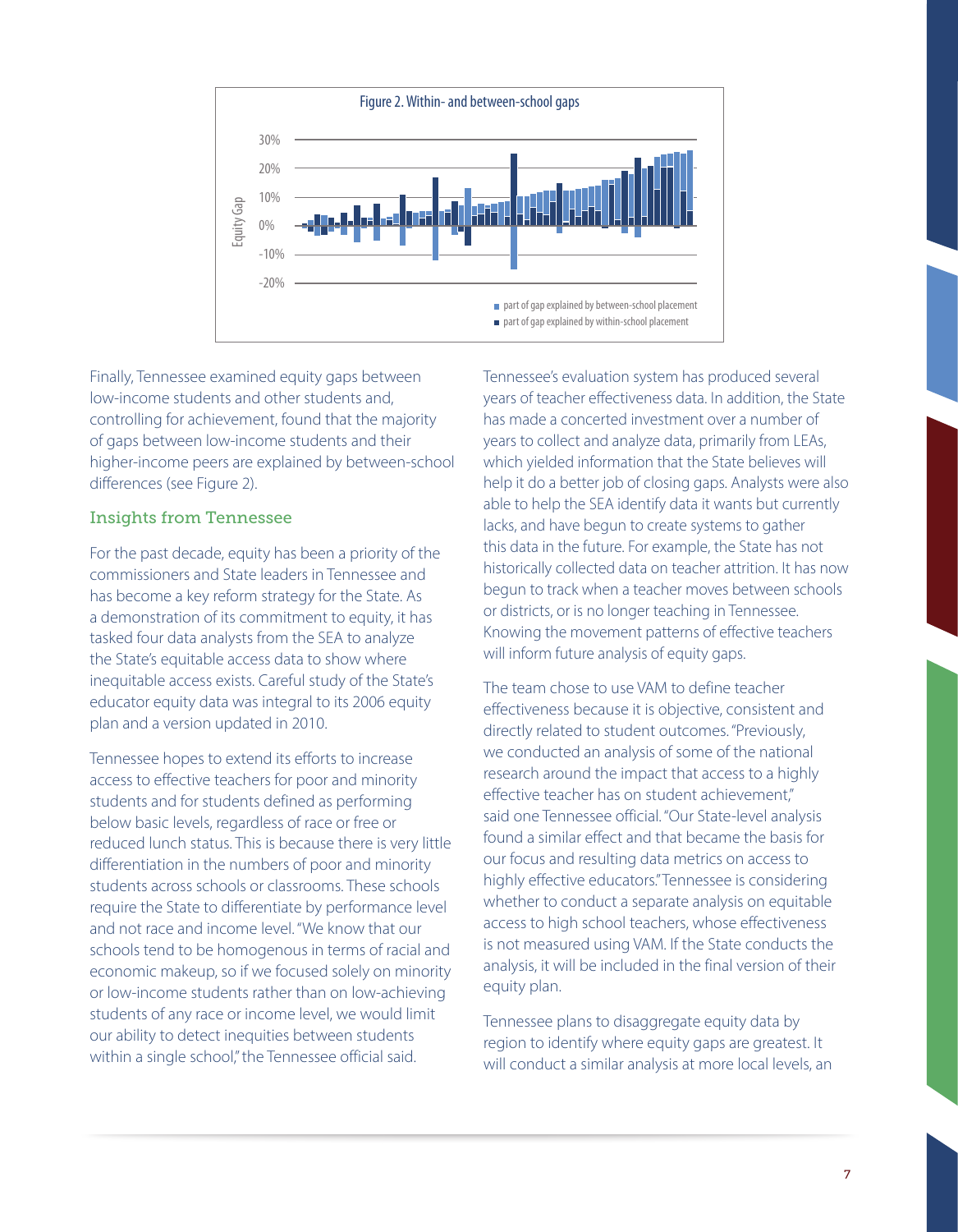approach outlined in the strategies section of this document. The State plans to differentiate support for districts to implement targeted strategies most likely to address equity challenges.

## Component #3: Explanation of Equity Gaps (Root-Cause Analysis)

#### Plan Requirements

Explain the likely cause(s) of the identified equity gaps. (For example, an SEA might conduct a root-cause analysis.)<sup>9</sup>

## State Example: New York

NYSED examined student achievement results, teacher and leader effectiveness ratings, equity metrics, and associated policies and regulations to identify a number of possible root causes of the State's equity gaps. The team grouped these root causes into five common talent management issues that pose potential barriers to equitable access:

**Preparation:** NYSED cites national research that indicates educator preparation programs (EPPs) are not giving teacher candidates the skills they need to be effective. For example, relatively few EPPs in the United States are sufficiently preparing candidates to teach the new Common Core State Standards.10 Only 10 percent of programs ensure that student teachers are placed with effective educators for their field experience.<sup>11</sup> Only 25 percent of programs, at most, in the United States routinely admit students from the top half of their graduating college class, a low bar compared to

countries that outperform the United States on international standardized tests; those countries admit students from only the top third of their respective classes.<sup>12</sup>

**Recruitment:** State-level research has shown that 85 percent of New York State's new teachers take their initial assignments within 40 miles of their hometown, creating local teacher labor markets that may make it difficult to attract top talent from outside the district or region.<sup>13</sup> New York also hypothesizes that compensation plays a role in attracting top talent, and cites national research indicating that lock-step pay structures discourage highly effective teachers from teaching where they are needed most.<sup>14</sup> New York, which has the most segregated schools in the country, according to research cited in its equity plan, has difficulty attracting teachers to schools with high percentages of low-income and minority students.<sup>15</sup> Finally, certain subjects face shortages of qualified EPP graduates, giving districts little choice of teacher candidates to hire.<sup>16</sup>

<sup>9</sup> U.S. Department of Education, "State Plans to Ensure Equitable Access to Excellent Educators: Frequently Asked Questions" (Washington, DC: U.S. Department of Education, November 2014): p. 8. [http://www2.ed.gov/programs/titleiparta/equitable/ea](http://www2.ed.gov/programs/titleiparta/equitable/eafaq2014.doc)[faq2014.doc](http://www2.ed.gov/programs/titleiparta/equitable/eafaq2014.doc)

<sup>&</sup>lt;sup>10</sup> Julie Greenberg, Arthur McKee and Kate Walsh, "Teacher Prep Review: A Review of the Nation's Teacher Preparation Programs" (Washington, DC: National Council on Teacher Quality, 2013). [http://www.nctq.org/dmsStage/Teacher\\_Prep\\_Review\\_2013\\_](http://www.nctq.org/dmsStage/Teacher_Prep_Review_2013_Report) [Report](http://www.nctq.org/dmsStage/Teacher_Prep_Review_2013_Report)

<sup>12</sup> Amanda Ripley, *The Smartest Kids in the World: And How They Got That Way* (New York: Simon and Schuster, 2013).

<sup>&</sup>lt;sup>13</sup> Don Boyd, Hamp Lankford, Susanna Loeb and Jim Wyckoff, "Understanding Teacher Labor Markets: Implications for Equity" (Albany, NY: University at Albany, 2002). [http://www.albany.edu/](http://www.albany.edu/edfin/UnderstdngTeachLabMkts.BLLW.6.03.pdf) [edfin/UnderstdngTeachLabMkts.BLLW.6.03.pdf](http://www.albany.edu/edfin/UnderstdngTeachLabMkts.BLLW.6.03.pdf)

<sup>14</sup> TNTP, "Shortchanged: The Hidden Costs of Lockstep Teacher Pay" (Brooklyn, NY: TNTP, 2014). [http://tntp.org/assets/documents/](http://tntp.org/assets/documents/TNTP_Shortchanged_2014.pdf) [TNTP\\_Shortchanged\\_2014.pdf](http://tntp.org/assets/documents/TNTP_Shortchanged_2014.pdf)

<sup>&</sup>lt;sup>15</sup> Gary Orfield, John Kucsera and Genevieve Siegel-Hawley, "E Pluribus… Separation: Deepening Double Segregation for More Students," (Los Angeles, CA: The Civil Rights Project/Proyecto Derechos Civiles, September 2012). [http://civilrightsproject.](http://civilrightsproject.ucla.edu/research/k-12-education/integration-and-diversity/mlk-national/e-pluribus...separation-deepening-double-segregation-for-more-students/orfield_epluribus_revised_omplete_2012.pdf) [ucla.edu/research/k-12-education/integration-and-diversity/](http://civilrightsproject.ucla.edu/research/k-12-education/integration-and-diversity/mlk-national/e-pluribus...separation-deepening-double-segregation-for-more-students/orfield_epluribus_revised_omplete_2012.pdf) [mlk-national/e-pluribus...separation-deepening-double](http://civilrightsproject.ucla.edu/research/k-12-education/integration-and-diversity/mlk-national/e-pluribus...separation-deepening-double-segregation-for-more-students/orfield_epluribus_revised_omplete_2012.pdf)[segregation-for-more-students/orfield\\_epluribus\\_revised\\_om](http://civilrightsproject.ucla.edu/research/k-12-education/integration-and-diversity/mlk-national/e-pluribus...separation-deepening-double-segregation-for-more-students/orfield_epluribus_revised_omplete_2012.pdf)[plete\\_2012.pdf](http://civilrightsproject.ucla.edu/research/k-12-education/integration-and-diversity/mlk-national/e-pluribus...separation-deepening-double-segregation-for-more-students/orfield_epluribus_revised_omplete_2012.pdf)

<sup>&</sup>lt;sup>16</sup> Strategic Data Project, "SDP Human Capital Diagnostic: New York State Education Department" (Cambridge, MA: The Center for Education Policy Research at Harvard University, Oct. 2014). http://www.gse.harvard.edu/cepr-resources/files/news-events/ sdp-diagnostic-hc-nysed.pdf

<sup>11</sup> Ibid.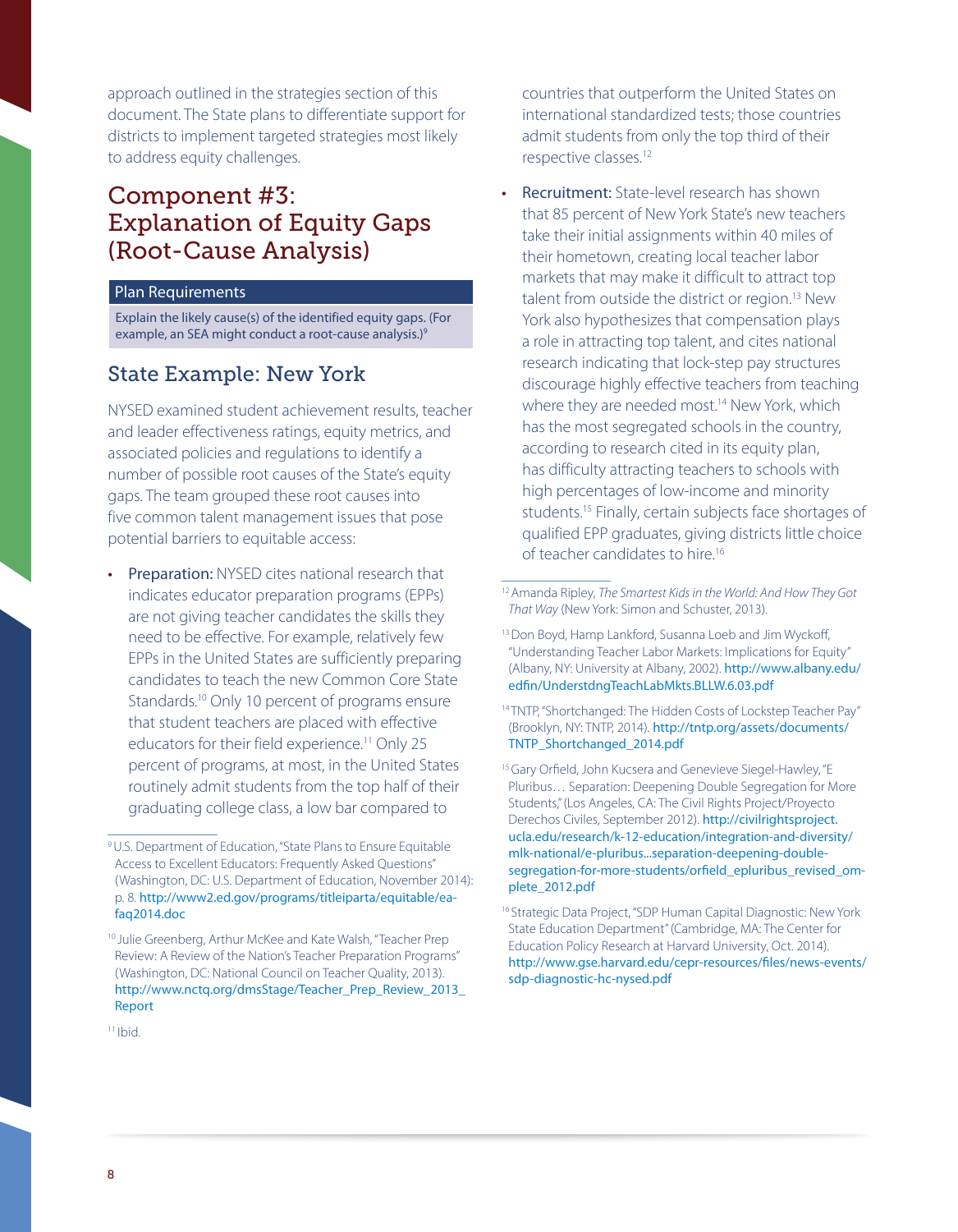- **Development:** NYSED leaders recognize the relationship between high-quality professional development and teacher effectiveness.17 Some districts have offered opportunities for teachers to receive ongoing, job-embedded professional development tied to the areas of growth from their evaluation results through the use of instructional coaches, mentors, co-planning and professional learning communities. Others, however, struggle to implement these best practices for professional development in a way that improves teacher practice.
- Retention: Principal turnover is high across New York State. In addition, retention of effective principals is lower at schools that serve higher percentages of students from low-income families. Furthermore, school districts in New York retain their most effective teachers at nearly the same rate as their most ineffective teachers (87.9 percent and 84.2 percent, respectively). Schools in the highest poverty quartile retain fewer effective teachers compared to schools in the lowest poverty quartile (82.2 percent and 90.2 percent, respectively). In New York State, many layoffs are based on seniority, with no consideration to teacher effectiveness or impact on student achievement. LEAs often lack a strategic plan to keep the most effective teachers and principals from retiring, transferring or moving out of the profession.
- **Extending the Reach of Top Talent: NYSED staff** cite national research in concluding that teachers have few opportunities to advance professionally without leaving the classroom, and that more teachers would stay longer if they had access to such opportunities.<sup>18</sup>

NYSED leaders considered a number of other causes of the equity gap. Their report cites a study of New York City teacher absences and their negative impacts on students. Being taught by a long-term substitute teacher is similar to having a full-time teacher of average effectiveness replaced with one at the 10th to 20th percentile of effectiveness. NYSED also cites evidence that the tenure process has an important impact on equitable access to effective educators. For instance, the effectiveness ratings of teachers who receive probation extensions are lower on average than those likely to replace them. Schools with higher percentages of black students are more likely to issue tenure extensions. This indicates that high-minority schools would benefit from more rigorous tenuregranting processes.

#### Insights from New York

After working to identify the metrics and indicators it felt would give it the best insights into equitable access in New York, NYSED took a two-prong approach to its root-cause analysis. The first was to conduct a literature review that focused on common talent management challenges and how they impact schools, students and learning. Staff also reviewed research about achievement gaps and various factors that have been shown to widen or close gaps in student performance. This helped staff understand the most likely root causes of inequitable access.

At the same time, NYSED engaged with the approximately one-third of New York districts that receive various grants from the State, including the Strengthening Teacher and Leader Effectiveness grants, Teacher Incentive Fund grants and Demonstration Districts Project grants. Through the grant management process, New York had extensive discussions with these districts about creating greater equity in access to effective teachers. The stakeholders they spoke with included superintendents, principals, teachers, union representatives and boards of education. These groups consistently identified and

<sup>&</sup>lt;sup>17</sup> Tim R. Sass, Jane Hannaway, Zeyu Xu, David N. Figlio and Li Feng, "Value Added of Teachers in High-Poverty and Lower-Poverty Schools," National Center for Analysis of Longitudinal Data in Education Research, Working Paper 52 (Washington, DC: The Urban Institute, 2010). [www.urban.org/uploadedpdf/1001469-calder](www.urban.org/uploadedpdf/1001469-calder-working-paper-52.pdf)[working-paper-52.pdf](www.urban.org/uploadedpdf/1001469-calder-working-paper-52.pdf)

<sup>&</sup>lt;sup>18</sup> TNTP, "The Irreplaceables: Understanding the Real Retention Crisis in America's Urban Schools" (Brooklyn, NY: TNTP, 2012). [http://](http://tntp.org/assets/documents/TNTP_Irreplaceables_2012.pdf) [tntp.org/assets/documents/TNTP\\_Irreplaceables\\_2012.pdf](http://tntp.org/assets/documents/TNTP_Irreplaceables_2012.pdf)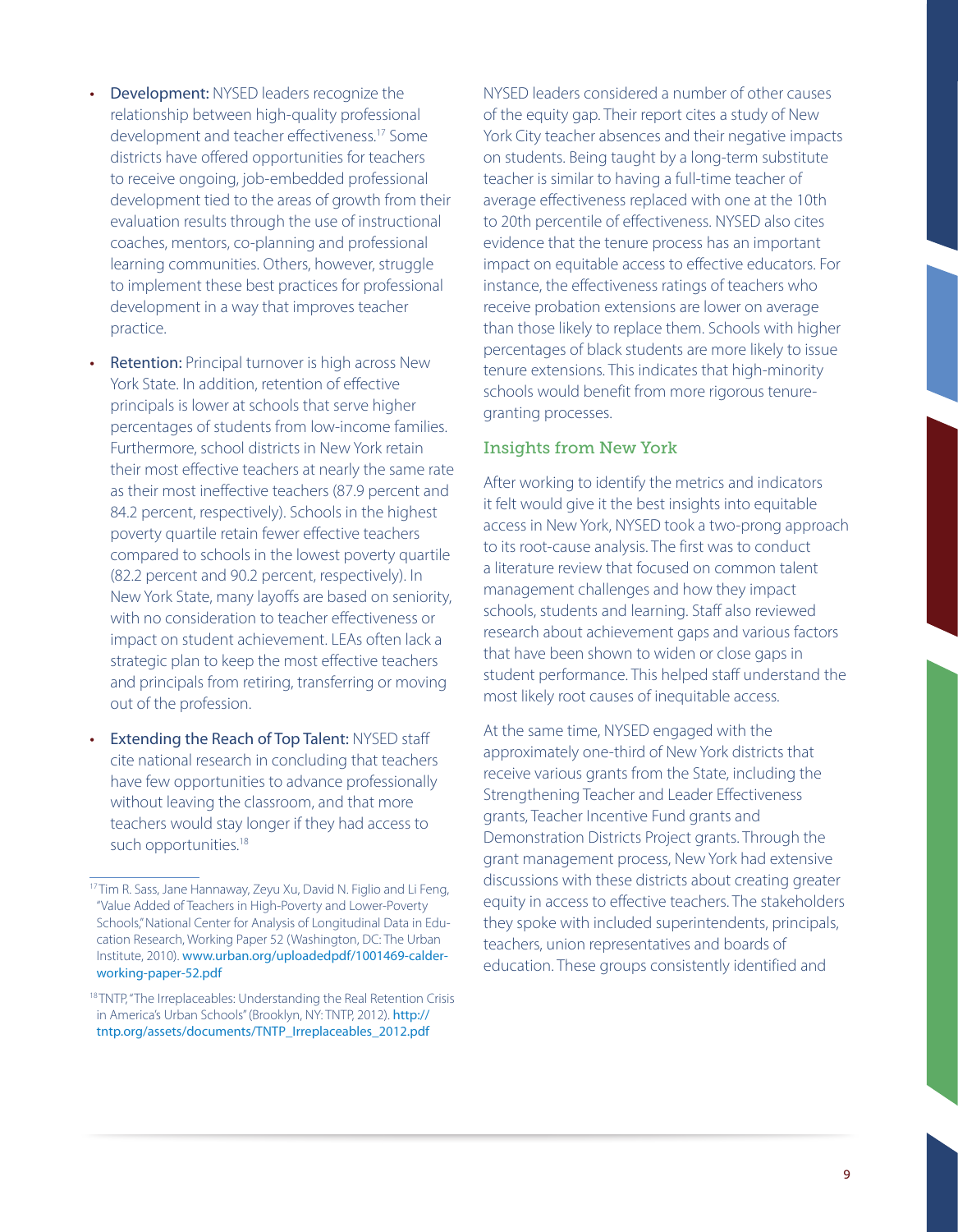reported five talent management challenges that aligned with many of the indicators and metrics that NYSED associates with its equity work: preparation, recruitment, development, retention and extending the reach of the most effective teachers.

NYSED found it helpful to talk to grant winners whose work to improve teacher and leader effectiveness aligned with the State's equitable access goals. According to Julia Rafal-Baer, Assistant Commissioner of the Office of Teacher and Leader Effectiveness, this "allowed for an expanded set of informed and invested stakeholders who provided authentic perspective to our analysis." NYSED also cited two resources that helped it understand the problem of inequitable access in New York: an RSN publication, "[Promoting](https://rtt.grads360.org/#communities/pdc/documents/7233)  [More Equitable Access to Effective Teachers:](https://rtt.grads360.org/#communities/pdc/documents/7233)  [Problems and Root Causes](https://rtt.grads360.org/#communities/pdc/documents/7233)," and the GTL's Root Cause [Analysis Workbook](http://www.gtlcenter.org/learning-hub/equitable-access-toolkit/root-cause-analysis-workbook). 19

One of New York's challenges, which will likely be shared by many States, is that it is "geographically, economically, politically and racially diverse, making it difficult to definitively identify root causes," said Rafal-Baer. NYSED also acknowledges that equity gaps that look similar across two districts may have very different root causes, and that multiple root causes may contribute to a single equity gap. NYSED will continue to engage stakeholders to solicit feedback on its root cause analysis.

## Component #4: Strategies

### Plan Requirements

Set forth the SEA's steps to eliminate identified equity gaps.

- Describe the strategies the SEA will implement to eliminate the identified equity gaps with respect to both (1) poor students and (2) minority students, including how the SEA determined that these strategies will be effective. An SEA may use the same strategy to address multiple gaps.
- Include timelines for implementing the strategies.
- Describe how the SEA will monitor its LEAs' actions, in accordance with ESEA sections 9304(a)(3)(B) and 1112(c)(1)(L), to ensure, through incentives for voluntary transfers, the provision of professional development, recruitment programs or other effective strategies, that low-income students and minority students are not taught at higher rates than other students by unqualified, out-of-field or inexperienced teachers.<sup>20</sup>

### State Example: Tennessee

Tennessee used its most recent strategic plan as a starting point for its equity plan to ensure that the plan is aligned to current State initiatives. The State strategic plan promises to expand students' access to effective teachers and leaders to help districts reach ambitious academic goals. The equity plan therefore identifies several strategies to build on its existing work to improve access to effective teachers.

Tennessee will roll out its strategies to improve equitable access in four phases. In Phase 0, the State will focus on the implementation of current policies and programs. In Phase 1, the State will share new data on where highly effective teachers are concentrated and whether different populations of students have equitable access to them. In Phase 2, the State will provide targeted support to districts in which highpoverty and high-minority schools and classrooms do not have equitable access to highly effective teachers. Finally, in Phase 3, the State will share progress toward goals with the public.

<sup>&</sup>lt;sup>19</sup>Center on Great Teachers & Leaders at American Institutes for Research, "Moving Toward Equity Root-Cause Analysis Workbook: A Guide for State Education Agencies" (Washington, DC: American Institutes for Research, November 2014).

[http://www.gtlcenter.org/sites/default/files/GTL\\_Root-Cause-](http://www.gtlcenter.org/sites/default/files/GTL_Root-CauseAnalysisWorkbook-ed.docx)[AnalysisWorkbook-ed.docx](http://www.gtlcenter.org/sites/default/files/GTL_Root-CauseAnalysisWorkbook-ed.docx)

<sup>20</sup>U.S. Department of Education, "State Plans to Ensure Equitable Access to Excellent Educators: Frequently Asked Questions" (Washington, DC: U.S. Department of Education, November 2014): p. 8. [http://www2.ed.gov/programs/titleiparta/equitable/ea](http://www2.ed.gov/programs/titleiparta/equitable/eafaq2014.doc)[faq2014.doc](http://www2.ed.gov/programs/titleiparta/equitable/eafaq2014.doc)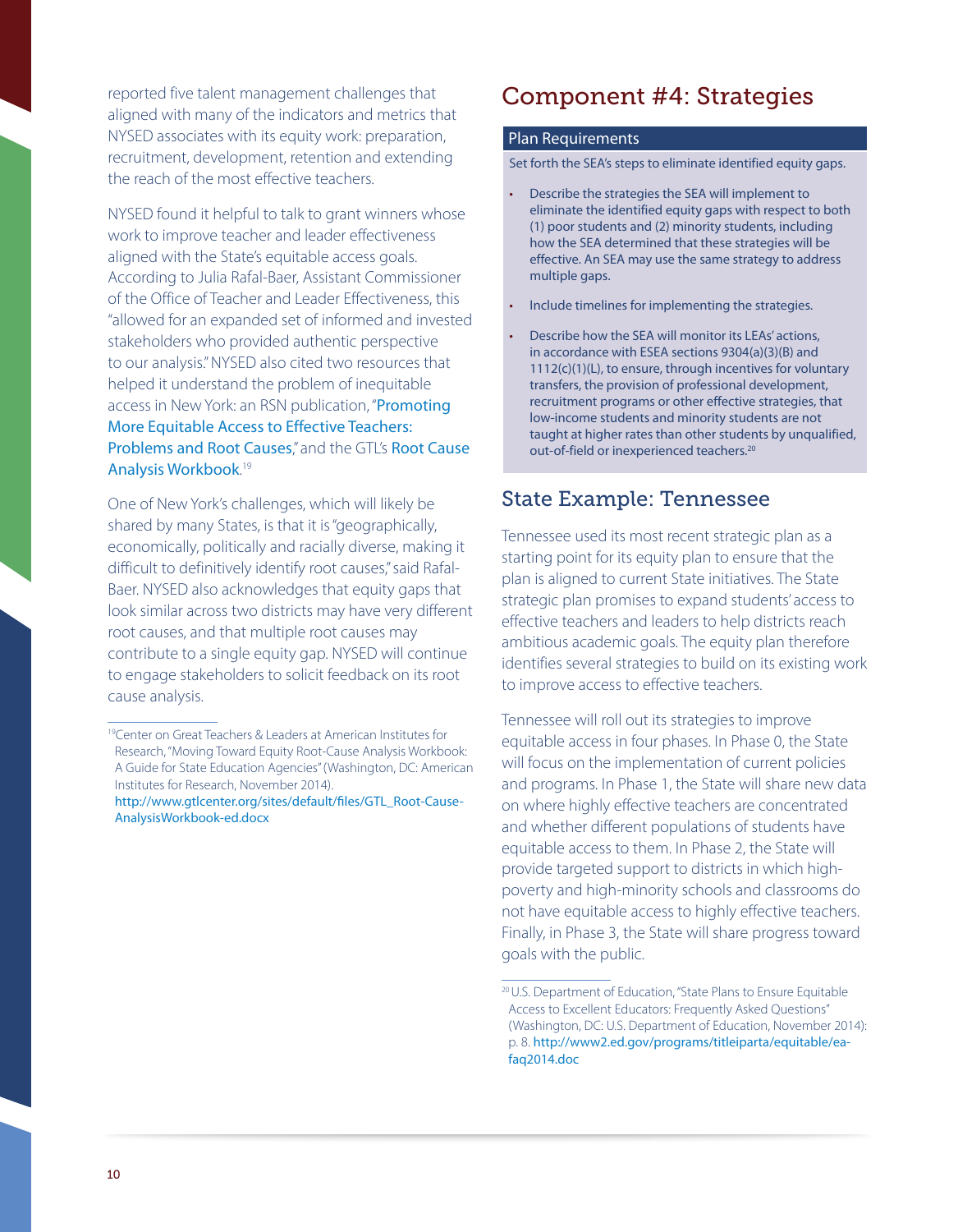As part of its Phase 0 effort, Tennessee identified a broad range of current State policies and programs that aim to address issues of teacher effectiveness and human capital management. Because Tennessee's root-cause analysis illuminated challenges with the overall supply of highly effective teachers as well as with equitable access to highly effective teachers, Tennessee organized these initiatives into three categories: strategies that address the overall supply of effective educators, strategies that address access to those educators (across or within schools), and strategies that address both.

First, Tennessee identified the following strategies it is or will be employing to address the supply of effective educators:

- Preparation: The State recently revised its process for reviewing and approving EPPs. These changes were designed to make the process less cumbersome and reviews more frequent—and to ensure that EPPs produce a higher quality supply of teachers. The State Board of Education adopted a new set of standards for educator preparation programs review that include metrics for program outcomes and impact. A stakeholder implementation group has been established to guide the production of new annual reports with data on recruitment, selection, retention, graduate and employer satisfaction, and graduate outcomes and impact. The State is also adopting higher cut scores for content knowledge tests, which will ensure that the teacher hiring pool is stronger.
- Recruitment and Hiring: The State recently developed a website where districts across the State can post jobs and job seekers can apply. This has allowed districts to post 3,000 jobs and access 39,000 candidates who have expressed interest in teaching in the State. The State also partnered with an organization that developed selection tools for school leaders to use during the hiring process and trained school leaders on how to use them.

• Professional Learning: The State recognizes the connection between professional learning and improving teacher practice. State leaders developed a training model for the transition to college- and career-ready standards. It identifies teachers with deep content and pedagogical knowledge and trains them to coach their peers. The teacher-coaches then deliver training to their colleagues at summer workshops. The State found this coaching strategy had positive and significant effects on teachers' instructional practice.

Next, Tennessee identified the strategies it is or will be employing to address access to effective educators:

• Staffing and Assignment: The State has previously provided financial incentives to districts to assign highly effective teachers to high-need students. The State distributed approximately \$10 million to districts that agreed to more intentional and strategic staffing efforts. Through the initiative, the SEA gave districts options: they could, for instance, make sure that no students below basic in reading or math are assigned to a Level 1 teacher; or they could assign Level 5 teachers 10 percent more students on average than Level 1 teachers. The SEA also provided financial incentives to districts to hire and retain highly effective teachers in the lowest-performing schools in the State. Finally, the State revised its tenure policy so that evaluations may be a factor in employment decisions, and it passed tenure reform legislation so that teachers must perform above or significantly above expectations for two years in a row to receive tenure. Those tenured teachers who perform below or significantly below expectations for two years in a row may be dismissed by their districts. This policy change enables districts to retain teachers who are effective and replace those who are not.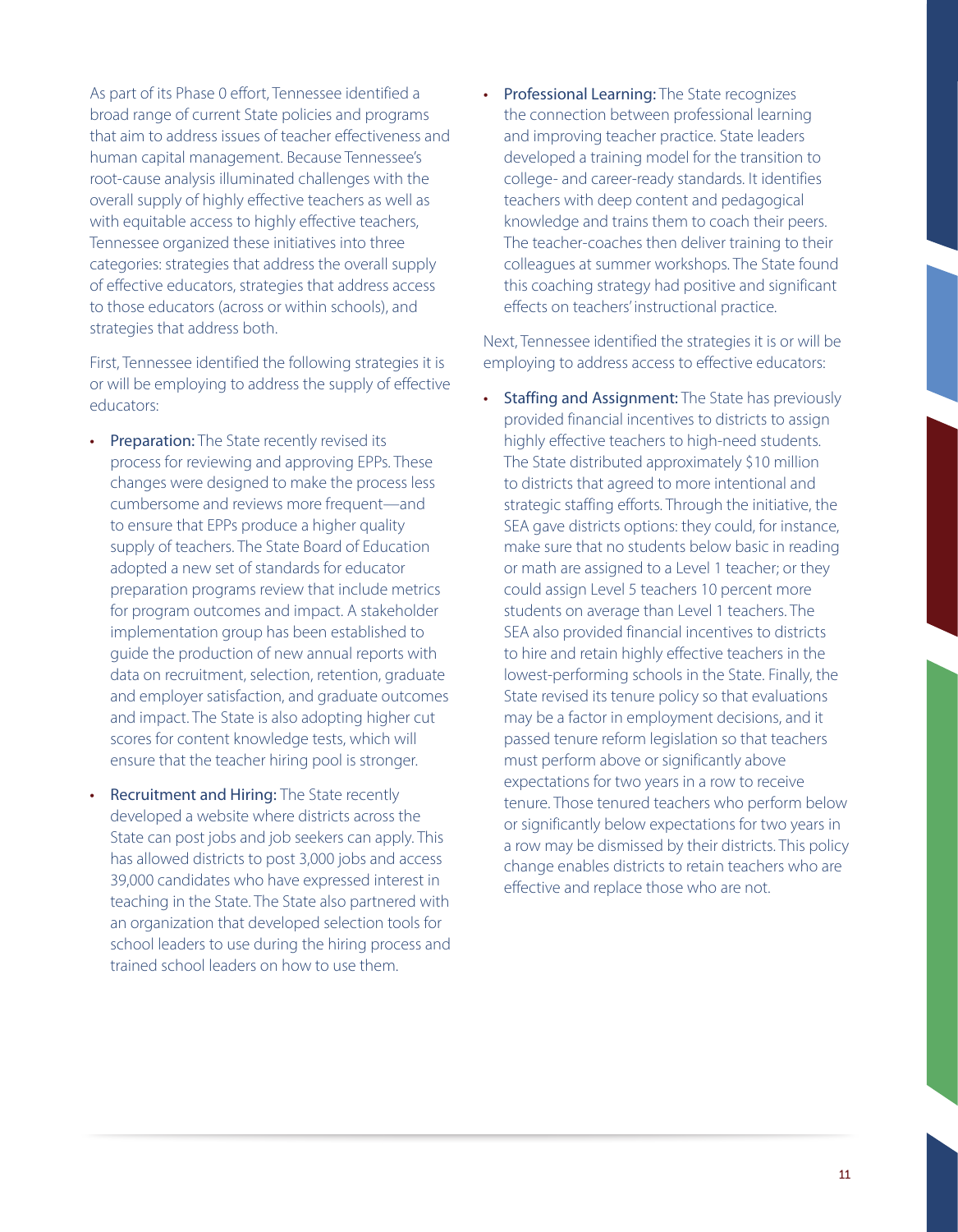Finally, Tennessee identified the several strategies it is or will be employing address both the supply of and access to effective educators:

- Evaluation: The accurate identification of effective teachers is "the key strategy" of Tennessee's plan to ensure equitable access, because "without a mechanism in place to identify our most effective teachers, we are unable to assess our equity gaps or begin to employ other strategies to address them," said one SEA official. Since the inception of its evaluation system, the State has made efforts to improve the accuracy of observation scoring and the quality of feedback that teachers receive as part of the evaluation process. The State has also developed a school leader evaluation system and evaluation rubric, which all districts are using in the 2014–2015 school year. The State has heavily invested in data systems to collect, analyze and report evaluation data, to which all districts, school leaders and teachers have access.
- Compensation: The State Board of Education streamlined the State salary schedule and required all school districts to implement some form of differentiated pay for educators. Districts proposed a range of strategies to give effective teachers the opportunity to earn additional pay, including teaching in hard-to-staff schools or subjects.

#### Insights from Tennessee

The State has developed and implemented a number of reform strategies that address many of the root causes of inequitable access. Tennessee largely chose to incorporate those efforts into their equity plan rather than develop new strategies. It sees its equity planning work as tying together many of these reforms rather than as a separate exercise. At the foundation of all of these efforts is the State's evaluation system, which serves both to identify effectiveness and support differentiated teacher growth.

A core team of six-to-eight leaders from multiple departments met several times as they were drafting the equity plan to identify statewide efforts that could align with the equity plan. A broader team of about 20 staff came together to build consensus on the content and organization of the plan's strategies section.

Team members chose to use strategies already being implemented to address root causes of inequity in the State. They also plan to support a more local rootcause analysis exercise that allows local school districts to analyze their data (provided by the SEA) and identify strategies best suited to address their specific root causes. The State will then differentiate supports and strategies to meet the needs of the LEAs.

As one Tennessee official explained, it is important for an SEA to identify its role in this work. "We wanted to be mindful of what our biggest leverage points are versus what type of action is best left to the district level. Ultimately, we decided that the role of data analysis and data sharing, along with several existing support strategies, would be our biggest impact. This conversation was integral to determining exactly what our strategies would be.

## Component #5: Measuring Progress and Component #6: Reporting Progress

### Plan Requirements

- Describe the measures that the SEA will use to evaluate progress toward eliminating the identified equity gaps for both (1) poor students and (2) minority students, including the method and timeline for the evaluation (for example, by establishing an equity goal and annual targets for meeting that goal, or by reducing identified gaps by a minimum percentage every year).
- Describe how the SEA will publicly report on its progress in eliminating the identified gaps, including timelines for this reporting.<sup>21</sup>

## State Example: New York

In its draft equity plan, NYSED outlined priorities for monitoring and reporting on equitable access efforts across the State. These priorities are divided into three components: (1) focus on educator preparation programs; (2) focus on educator evaluation systems; and (3) focus on educator career ladders and professional development.

<sup>21</sup>U.S. Department of Education, "State Plans to Ensure Equitable Access to Excellent Educators: Frequently Asked Questions" (Washington, DC: U.S. Department of Education, November 2014): p. 8. [http://www2.ed.gov/programs/titleiparta/equitable/ea](http://www2.ed.gov/programs/titleiparta/equitable/eafaq2014.doc)[faq2014.doc](http://www2.ed.gov/programs/titleiparta/equitable/eafaq2014.doc)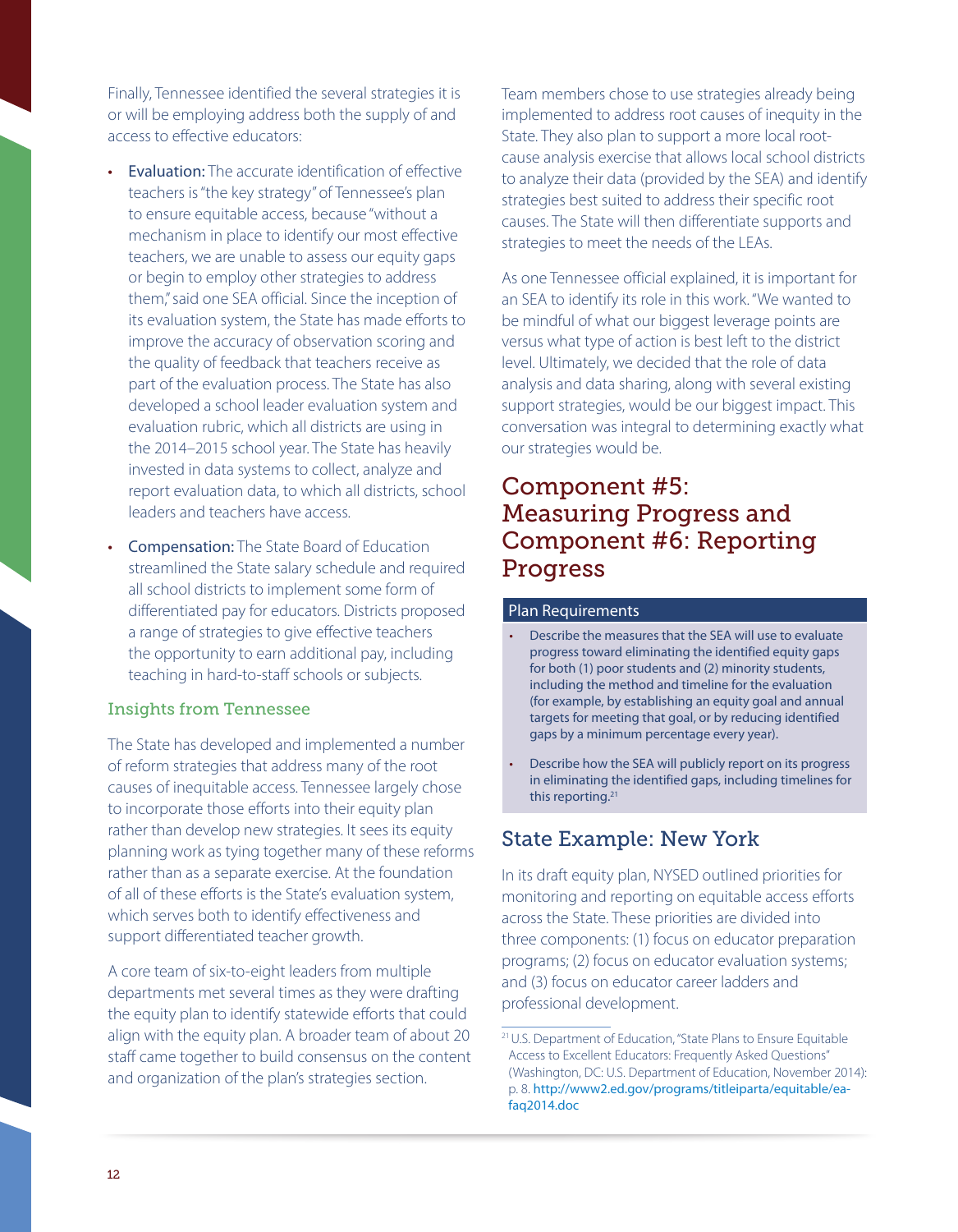- 1. NYSED will continue to support and monitor improvements to access and entry into the teaching profession, such as the redesign of teacher and school leader preparation programs through performance-based assessments, clinically grounded instruction and innovative new educator certification pathways. Monitoring activities from the department have included, and may continue to include, the following:
	- a. *Evidence-based accreditation:* EPPs currently accredited by the National Council for Accreditation of Teacher Education and the Teacher Education Accreditation Council undergo a peer review process to ensure program quality and promote continuous improvement of P-12 educator preparation.
	- b. *Public reporting of New York State higher education certification data:* NYSED aims to provide the public with data about the effectiveness of educators, including candidate performance on New York State teacher and school leader certification exams.
	- c. *Further development of preparation program profiles:* NYSED, in collaboration with State institutes of higher education (IHEs), developed an educator preparation program profile with demographics, certification exam performance, placement and employment rates for graduates. It will incorporate additional metrics to help IHEs further refine their programs.
	- d. *Continued construction of "Where are they now?" reports:* These reports show to which IHEs the graduates of New York high schools matriculate for college. This will enable schools and districts to better track their graduates and recruit them back to their hometowns to teach.
- 2. NYSED will continue to provide support and monitoring to LEAs as they implement teacher and principal evaluation systems that differentiate the effectiveness of educators. Monitoring activities at the State level have included, and will continue to include, the following:
- a. *LEA submission of evaluation data:* All LEAs with approved Annual Professional Performance Review (APPR) plans submit evaluation data to the State on an annual basis. This data includes results for nearly 190,000 educators for 2013– 2014.
- b. *Public disclosure of APPR data:* By providing data to the public, NYSED hopes to strengthen the dialogue on equitable access to effective educators and increase the urgency among LEAs to improve in this area.
- c. *Analysis of APPR results:* NYSED constructed a database that allows staff to identify errors and inconsistencies in evaluation data (for example, one LEA submitted data for only 50 percent of its teachers) and provide technical assistance where needed.
- d. *Implementation of the APPR-enhanced monitoring cycle:* NYSED has developed a comprehensive APPR monitoring protocol to assess the fidelity and quality of evaluation implementation. NYSED will help LEAs identify strong practices and address areas for improvement.
- e. *Pilot use of the Quality Framework:* Some districts are participating in a guided reflection and monitoring process using a New York State-adapted version of the **Quality** [Framework](http://www.educationcounsel.com/docudepot/QualityFramework2014.pdf) during the 2014–2015 school year. This will serve as a pilot for the potential extended use of the Quality Framework in APPR monitoring efforts.
- 3. NYSED will provide resources and support to LEAs utilizing evaluation results in the design and implementation of robust career ladder pathways as part of their systemic use of the Teacher and Leader Effectiveness (TLE) continuum. The department may provide the following types of technical assistance and support to LEAs:
	- a. *Provision of equity reports:* NYSED aims to create equity reports in 2014–2015, drawing attention to LEAs and schools where the highest need students are disproportionately assigned to less effective teachers and principals.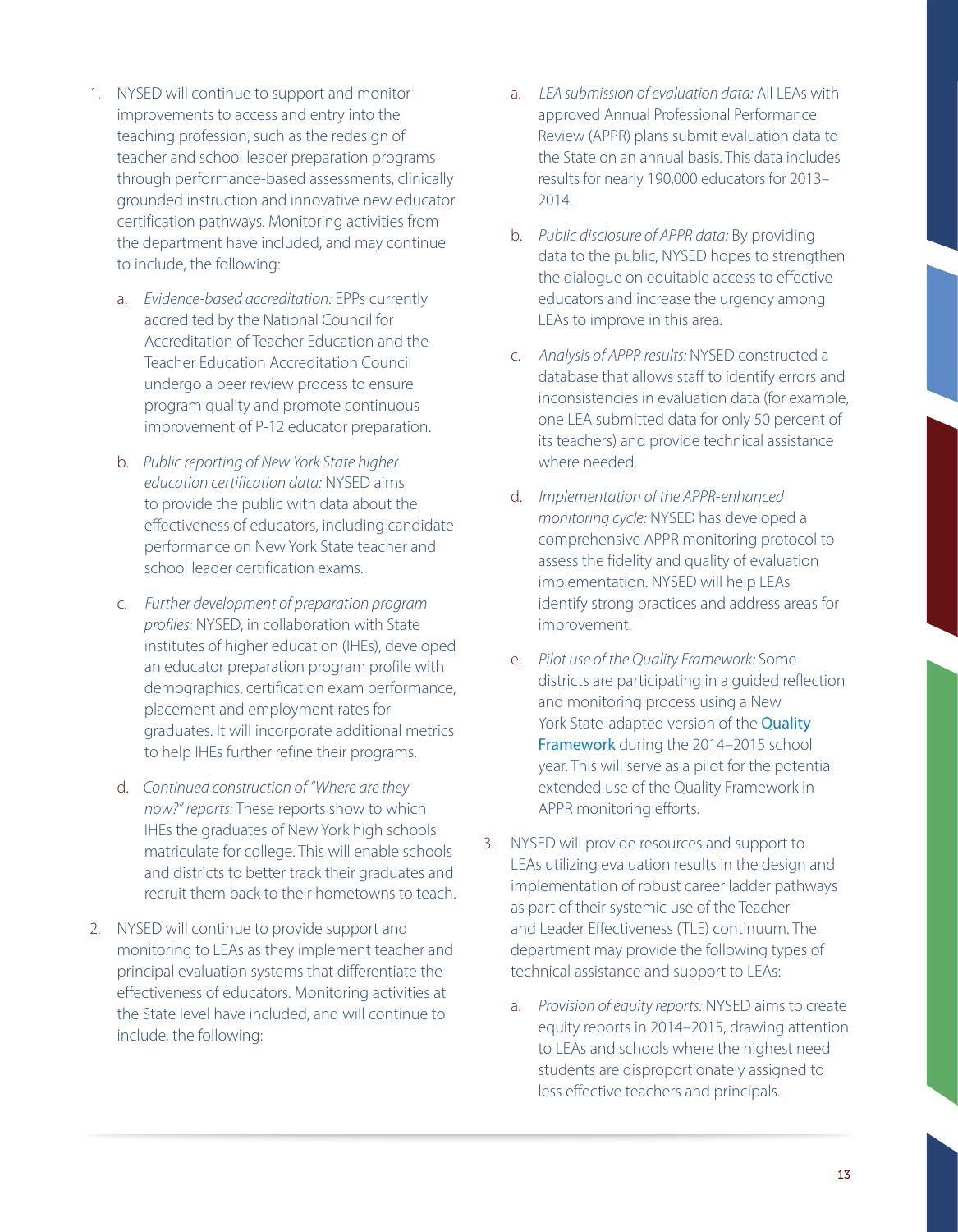- b. *Continued investments in the professional development of teachers and leaders:* NYSED will continue to gather input on the impact of professional development efforts and the pressing needs of the field to inform ongoing support and continuous improvement.
- c. *Expansion of resources associated with career ladder pathways:* NYSED uses the [Improving](https://www.engageny.org/resource/improving-practice)  [Practice landing page](https://www.engageny.org/resource/improving-practice) and continuously evolving resources as a means to support LEAs at various stages in utilizing their APPR results to drive talent management decisions.<sup>22</sup>
- d. *Outline of key indicators for talent management systems:* NYSED has developed an initial set of indicators aligned to each component of the TLE continuum. LEAs can use this tool to establish baselines for various talent management strategies and to monitor progress and program impact.
- e. *Example LEA profiles:* NYSED, in conjunction with local LEAs, developed example profiles that highlight how various LEAs are working to address their diverse student achievement and talent management needs through the establishment of career ladder pathways.

### Insights from New York

New York chose to focus its monitoring efforts on the indicators and metrics it thinks are most pertinent to increasing equitable access. These monitoring efforts include oversight of APPR implementation and programmatic review of efforts across the State on educator preparation, professional development and career pathways. NYSED intends to share responsibility for monitoring progress toward goals across departments. For example, the Office of Teacher and Leader Effectiveness will monitor APPR implementation and refine the metrics included in district reports. The Office of Higher Education will monitor educator preparation programs. LEAs will use the reports generated by the State to monitor their own efforts to improve equitable access.

<sup>22</sup><https://www.engageny.org/resource/improving-practice>

An important consideration for New York is how to sustain the work beyond its Race to the Top grant. The monitoring efforts NYSED committed to in its equity plan are either already in place or had already been planned. Over the last few years, NYSED has focused on providing support to districts as they continue to implement and refine their APPR plans, as well as to design and implement talent management strategies. The monitoring efforts in the New York State equity plan are a natural extension of the technical assistance that the State has provided to districts in recent years.

Rafal-Baer found that it was helpful to establish an end goal for equitable access to define what progress will look like, and "then to use that vision to determine what sources of evidence must be collected and monitored to ensure that vision is realized." The measures of progress should directly relate to the root causes identified and initial metrics used to analyze equitable access data. Similar to advice other States have given about aligning the equity work with existing statewide efforts, Rafal-Baer encouraged States to align monitoring efforts with "the existing SEA scope of work, so that it does not place additional burdens on the State or districts."

## General Recommendations

The concept of providing equitable access to effective educators is not new for States. Following the passage of the amended ESEA in 2001, States were required to submit plans to ensure that students of color and those from low-income backgrounds were not taught by unqualified teachers at higher rates than other students. States last submitted plans to the Department in 2006. Although some States have continued to update their initial equity plans on a regular basis, most have not. Therefore, most States will be starting this work anew. However, the plans were intended and designed to be a continuous work in progress, and to be an instrument States can use to update, pursue and meet their equity goals.

RSN derived the following lessons from its work with the States that produced early drafts of equity plans. States can consider these lessons in determining how to create equity plans with their key stakeholders: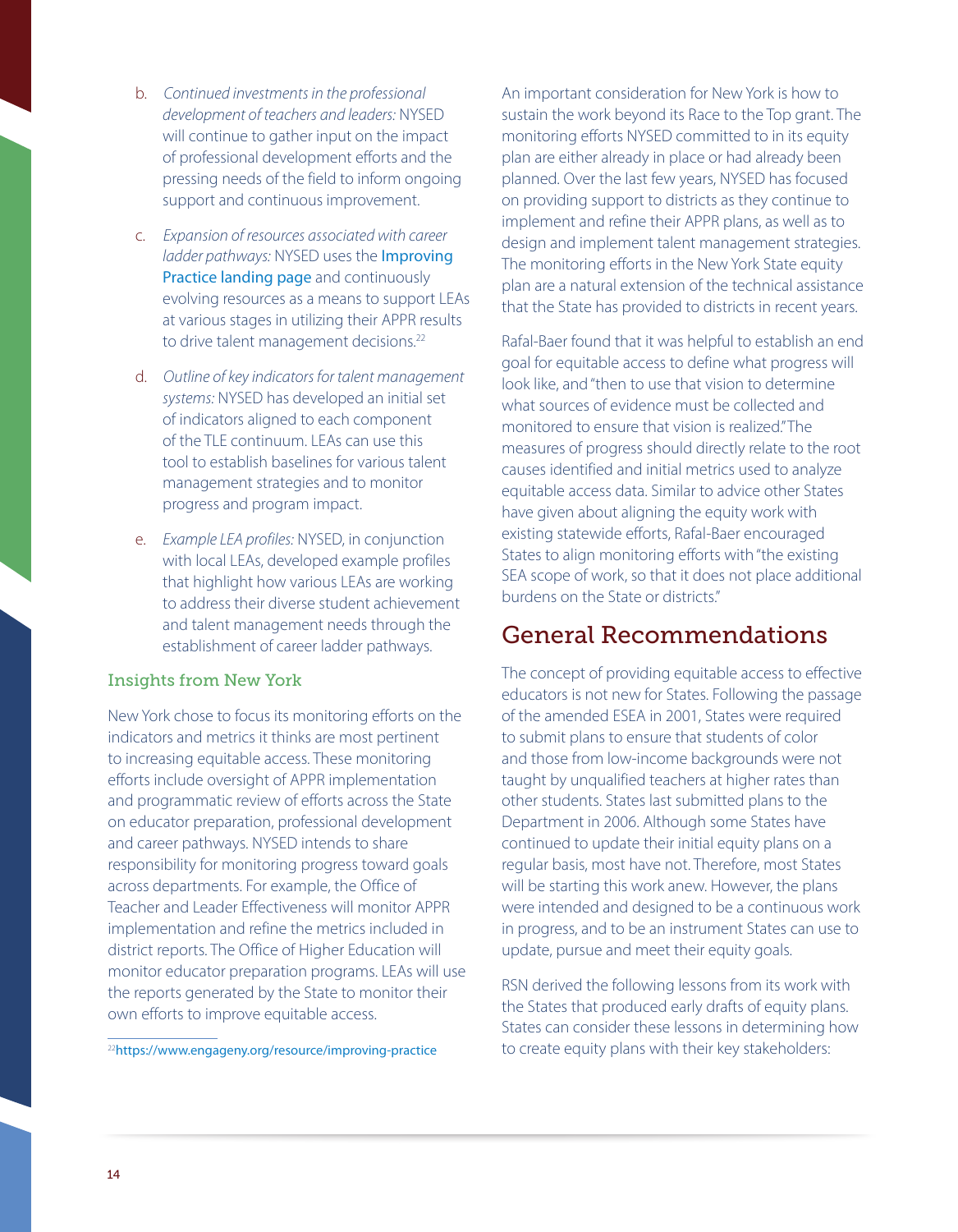Start with the data and invest in its analysis. Some States may be tempted to begin by identifying strategies to address equitable access. In the pilot group, for example, some States were quick to identify initiatives that would address problems of equitable access. These teams felt it was easier to start with the strategies component of the equity plan, a component for which they already had a foundation. They were less confident in their data: some questioned its accuracy, others its robustness or their ability to analyze it. In these cases, they opted to conduct data analysis later in the process.

However, strategies will have the greatest impact when they address the underlying causes of the equity gaps. For example, if a State discovers that only four districts are responsible for a majority of equity gaps in their State, it will want to propose solutions that are specific to those districts and their needs, not statewide strategies. "Use the breadth of data sources available to you," said one State official. "We wanted to incorporate the outcome measures we feel most strongly about."

One challenge for pilot States was the level of expertise and capacity required to analyze their equitable access data, as well as the availability of data at the State level. Some State agencies "borrowed" data analysts from outside their departments to assist with data collection and analysis. In various cases, these analysts have helped to identify additional sources of data, clean datasets and run regression analyses so that data provides a strong foundation for the equity plan. Other States accessed experts at GTL for assistance. One State asked GTL for a review of literature about the most important metrics to use when analyzing its data. Specific tools for conducting the data analysis are available on the Equitable Access Support Network website.<sup>23</sup>

23[https://easn.grads360.org/#program/state-equity-plan-sup](https://easn.grads360.org/#program/state-equity-plan-support)[port](https://easn.grads360.org/#program/state-equity-plan-support) 

- • Assign a project manager who can delegate tasks and engage stakeholders. Creating a statewide equity plan is a complex and timeintensive task. The pilot States began the process by identifying a point person or project manager who is responsible for developing and submitting the equity plan to the Department and, in many cases, who will also be in charge of supporting the implementation of many of the plan's elements. The project manager should be familiar with the requirements of the equity plan and should have sufficient programmatic knowledge and authority within the SEA to assign tasks to colleagues across departments. Completion and quality of the equity plan will require contributions of agency staff with expertise on teacher effectiveness, student outcomes data, human capital initiatives and records, teacher evaluation, teacher preparation and school finance, among others. Pilot State teams comprised of members across these departments were able to efficiently divide up tasks, identify owners and deadlines, and inform or contribute entire sections to their State equity plan. The project manager should also be able to convene and coordinate various stakeholders to provide input for the plan, and aggregate the feedback that stakeholders provide.
- **Build a theory of action.** While this is not a required component of the equity plan, developing a theory of action helped pilot States build cohesive equity plans that included data analysis, root causes, strategies to address root causes and mechanisms to monitor and report progress toward reaching goals. Tennessee drafted a theory of action based on their data and refined it as they wrote each component of the equity plan. They finalized their theory of action as a last step and incorporated it into the introduction of their equity plan.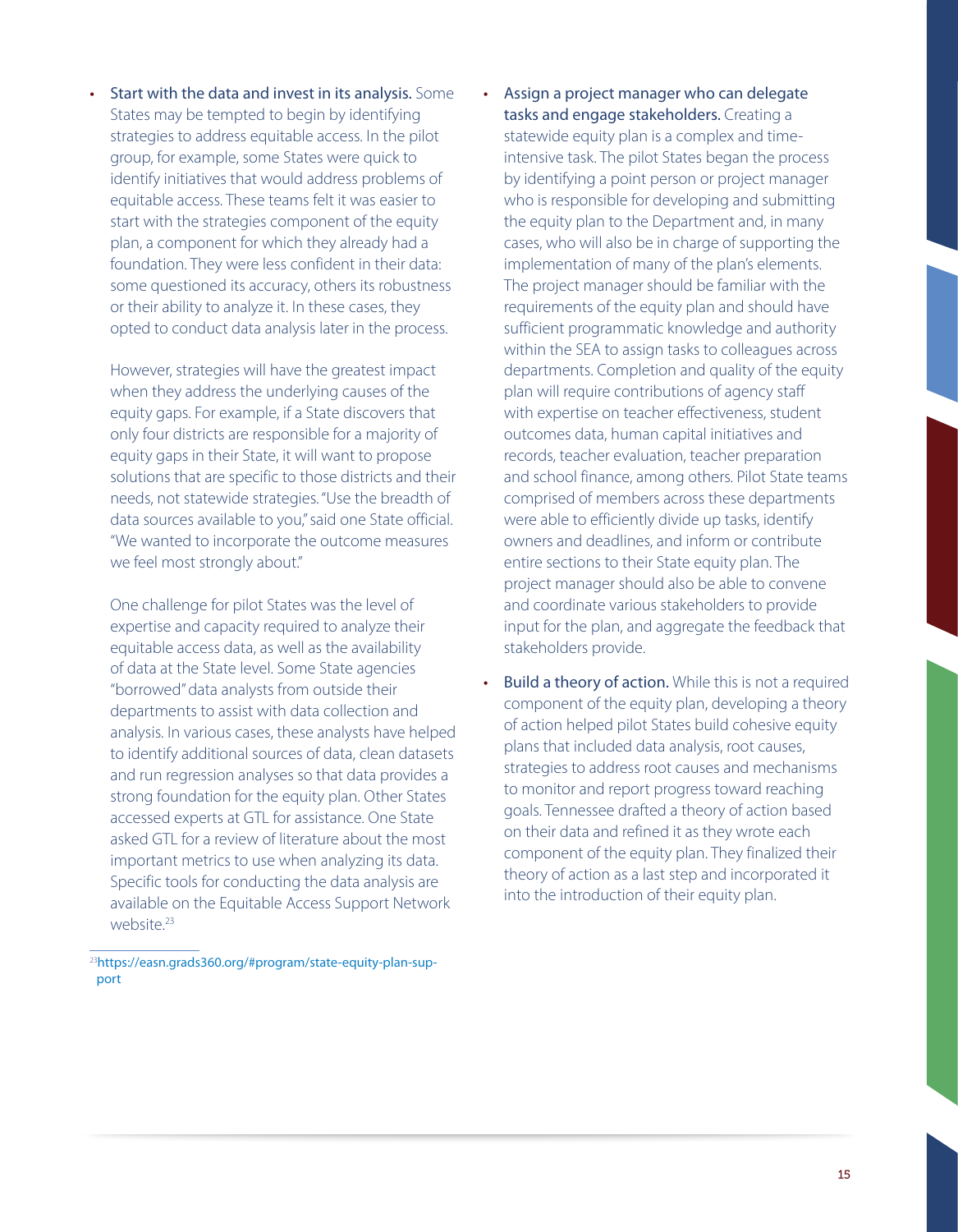## Tennessee Theory of Action

If…

- Research shows that teachers have a greater impact on student achievement than any other in-school factor, and the students who need good teaching the most systematically do not have the same access to effective teaching; and
- $\blacktriangleright$  We believe this gap develops as a result of two key issues: (1) an inadequate supply of effective teachers and (2) the within- or between-school factors limiting access to effective teachers for particular groups of students; and
- There are a number of factors that impact a district's supply of effective teachers and students' access to those teachers;

Then…

- $\blacktriangleright$  We need to continue working with districts to improve human capital management—the preparation, recruitment, hiring, staffing, evaluation, development, retention and compensation of educators; and
- This work will have a positive impact on the supply of effective teachers and students' access to them in districts across the State.
- Work with others to develop the plan. Submitting a high-quality plan will depend on the time and effort of many people from both within and beyond the SEA. States will benefit from engaging stakeholders as soon as possible and partnering with them to draft the plan and implement the identified action steps. States should not include stakeholders after the plan is complete. GTL's

[Stakeholder Engagement Guide](http://www.gtlcenter.org/sites/default/files/GTL_Moving_Toward_Equity.pdf) recommends the following timeline and steps to engage stakeholders.<sup>24</sup>



#### Timeline: January-March 2015

Stakeholder Role: Advisor. Assist policymakers in setting priorities by providing insight into what is happening on the ground.

**Communication Focus:** Communication will focus on developing a preliminary equitable access plan.

- What are the priority areas that your state plan will focus on, and what are the key priorities of other stakeholder groups?
- What is the state doing to ensure that the priorities of all stakeholders are taken into consideration?

<sup>&</sup>lt;sup>24</sup>Center on Great Teachers and Leaders at the American Institutes for Research, "Moving Toward Equity Stakeholder Engagement Guide: Planning for Engagement with Stakeholders in Designing Educator Equity Plans" (Washington, DC: American Institutes for Research, December 2014): pp. 32–33. [http://www.gtlcenter.org/](http://www.gtlcenter.org/sites/default/files/GTL_Moving_Toward_Equity.pdf) [sites/default/files/GTL\\_Moving\\_Toward\\_Equity.pdf](http://www.gtlcenter.org/sites/default/files/GTL_Moving_Toward_Equity.pdf)